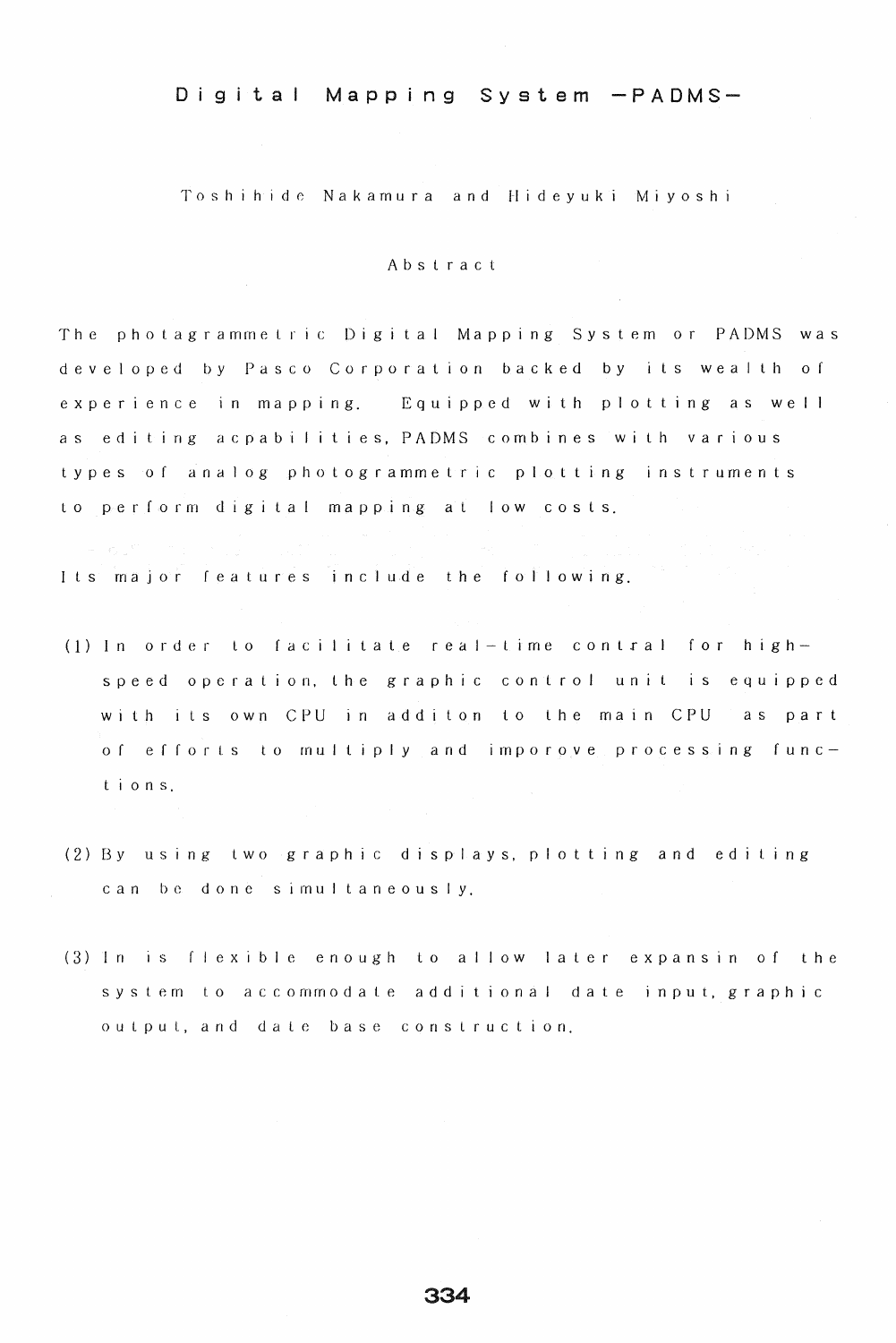### Introduclion

Pasco Corporaion was established in 1953 as a company specialized in the aerial photographic survey and has been making map cover ng allover lhe area of the country with a specific purpose and use for the various bus in e sse s.

Realization of high utilization system coupled with a te c h n i c a l know how from the various fields is highly expected at the time of welcoming a high information age with floods of information into our life.

In order to cope with this new trend of floods, Pasco is developing the following items based on our owns and the a d vanced computer technics.

1) Digitizing of map information 2) Developement of geographic information system 3) Developement of the vasious application system 4) Research and developement of the access machines and apparatuses to geopraphic Information system

Fig. I shows a flow of Pasco computer mapping system.

PADMS presented in this paper is a system for digital mapping to be connected with the various analog pletters for photographic surveying developed under our long experiences and technics of aerial photographic surveuys.

335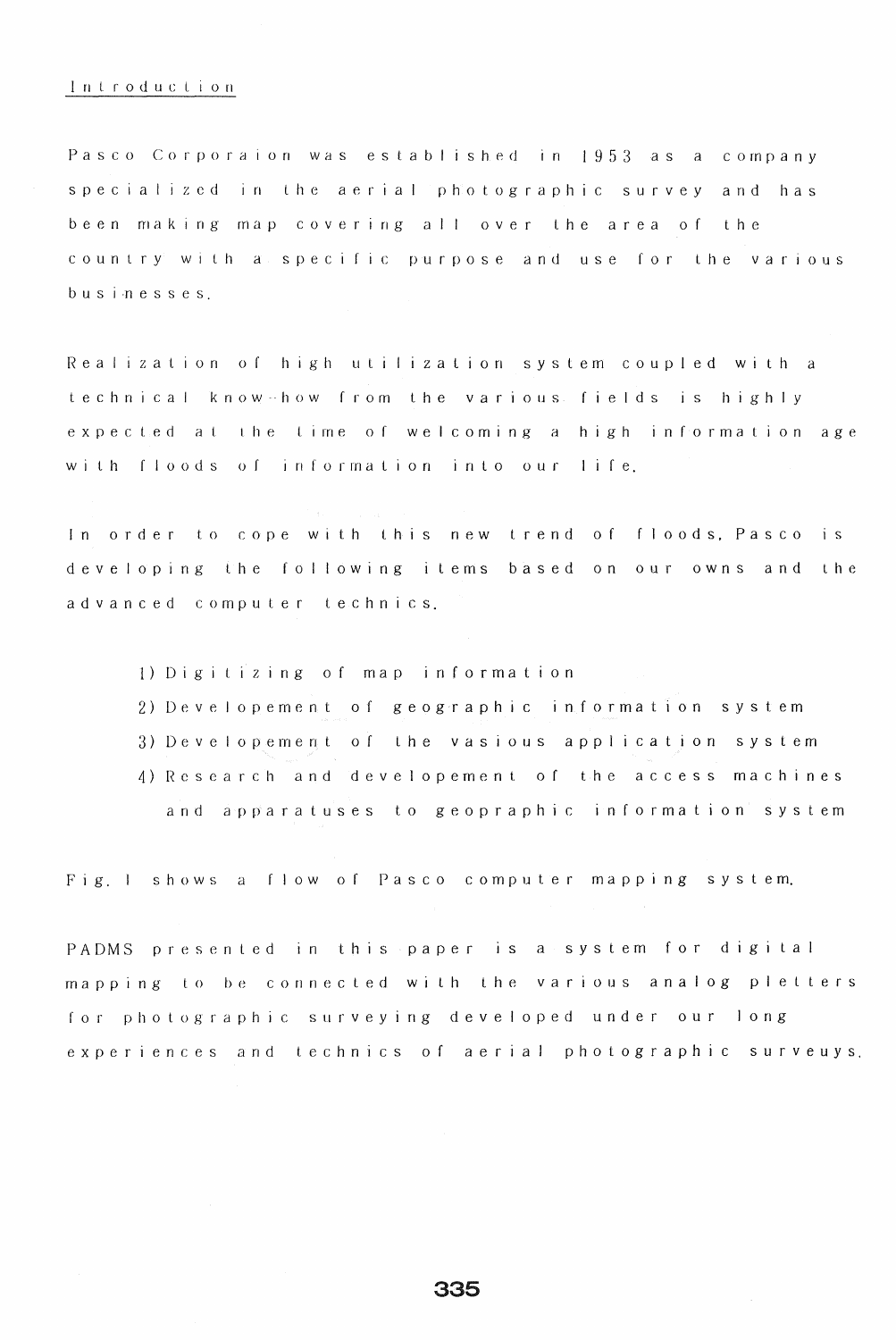

# Fig. 1 PASCO MAPPING

SYSTEM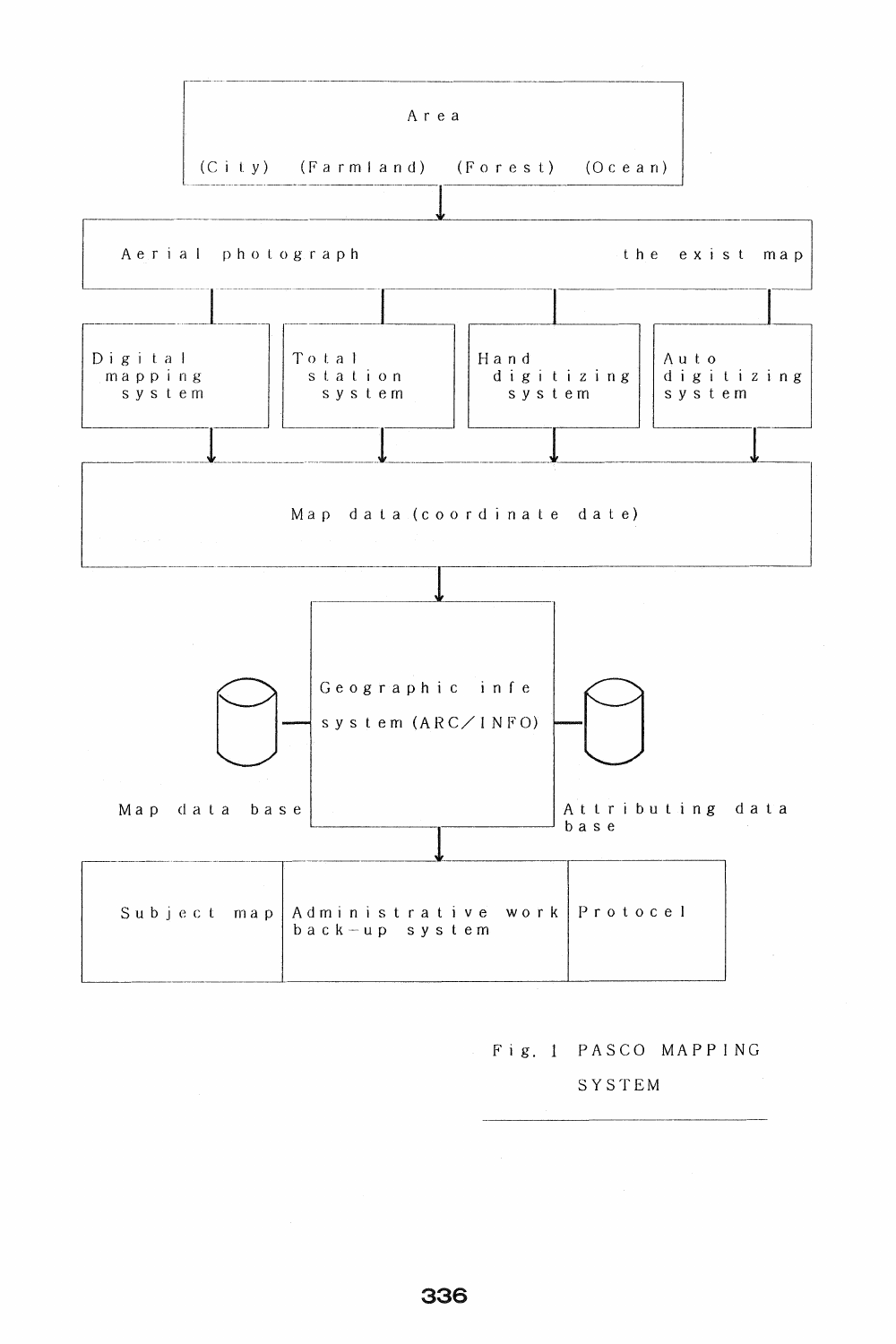## Fealures or hardware

Fig. 2 shows the structual diagram of hardware. As shown in the diagram, in order to lessen the main CPU lead and maintain high speed processing, PADMS uses the Motorola,  $MCG 8000$  for the main CPU and the graphic controls, and then the Zirog Z80, for the digital counter and operation board.

And PADMS has two buses. To high speed bus (VME bus),  $me$ mory disk and two graphics are connected. To low speed bus, digital counter, RS232C and sentronic are connected.

Graphic controller controls character and graphic picturs and is able to execute simaltaneously the both controls at back-ground even if either one of then is displayed.

As mentioned above, PADMS hardware is designed weighing on easy handling by operater.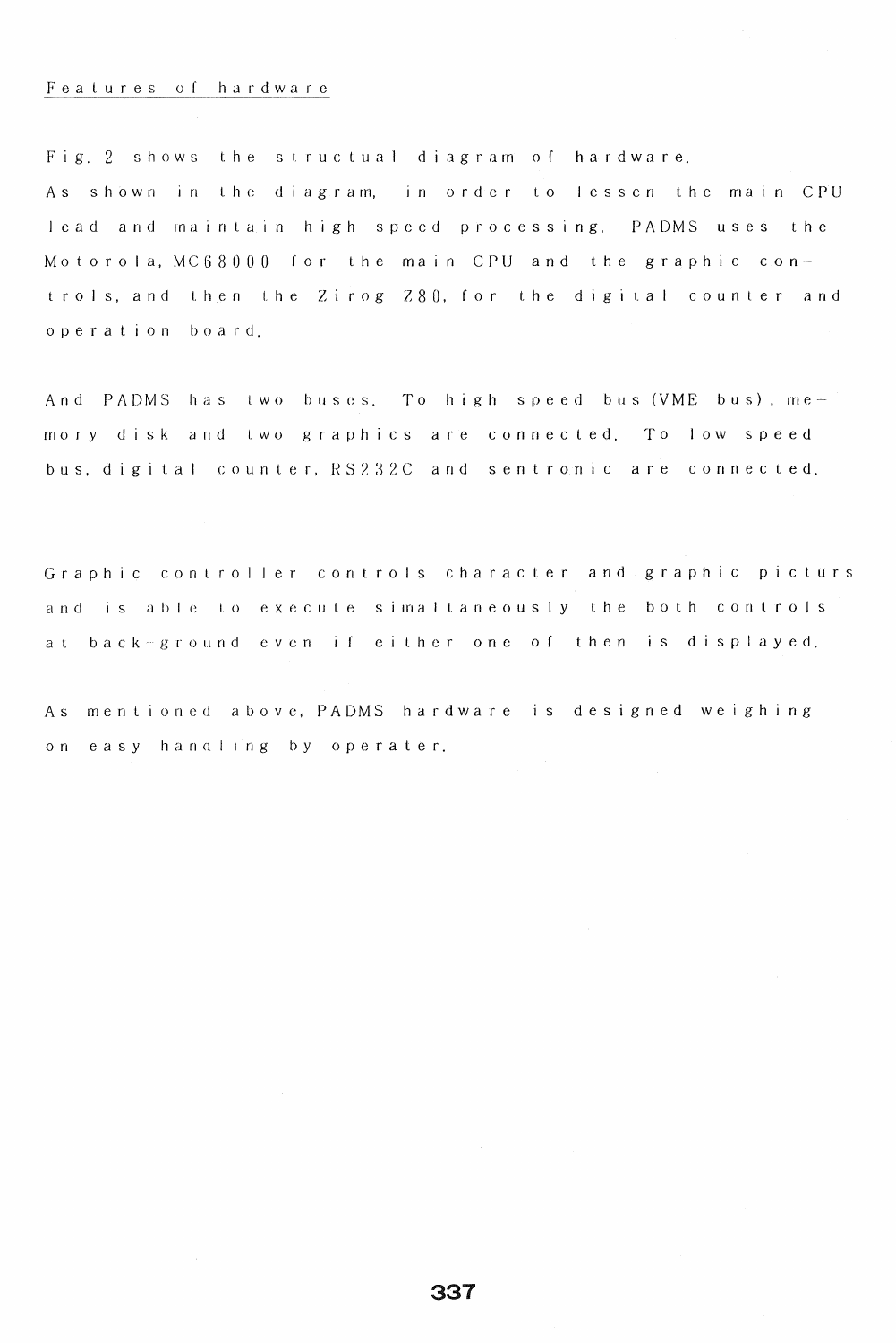

Figure2 Hardware

 $\hat{\boldsymbol{\cdot}$ 

 $\bar{z}$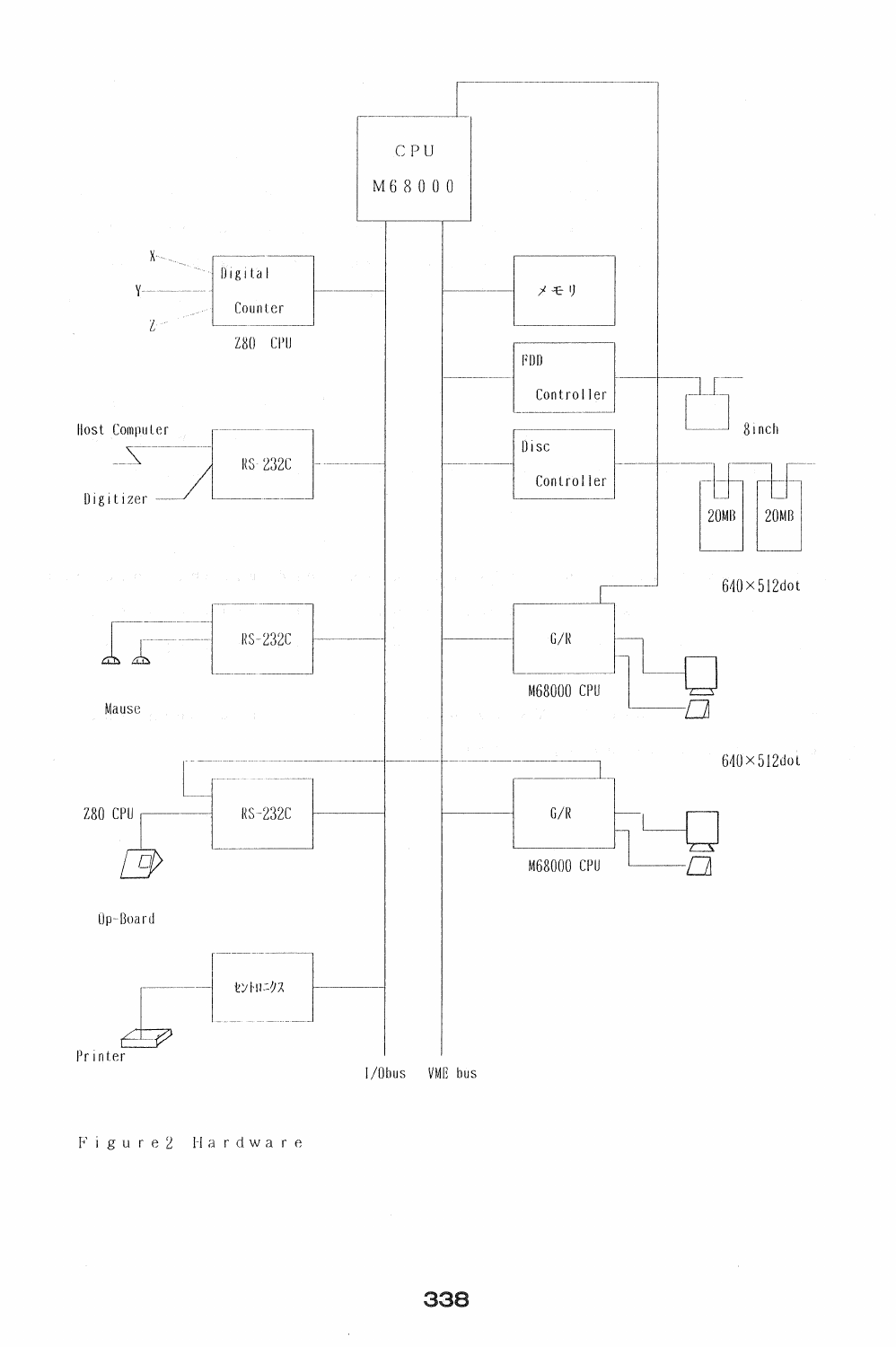Fig. 3 shows the functional outline of PADMS. As shown in this figure, PADMS consists of the following three functions:

l) Real part 2)Edi er par 3) Plot part

Each function is described as follows:



Figure 3 Function Outline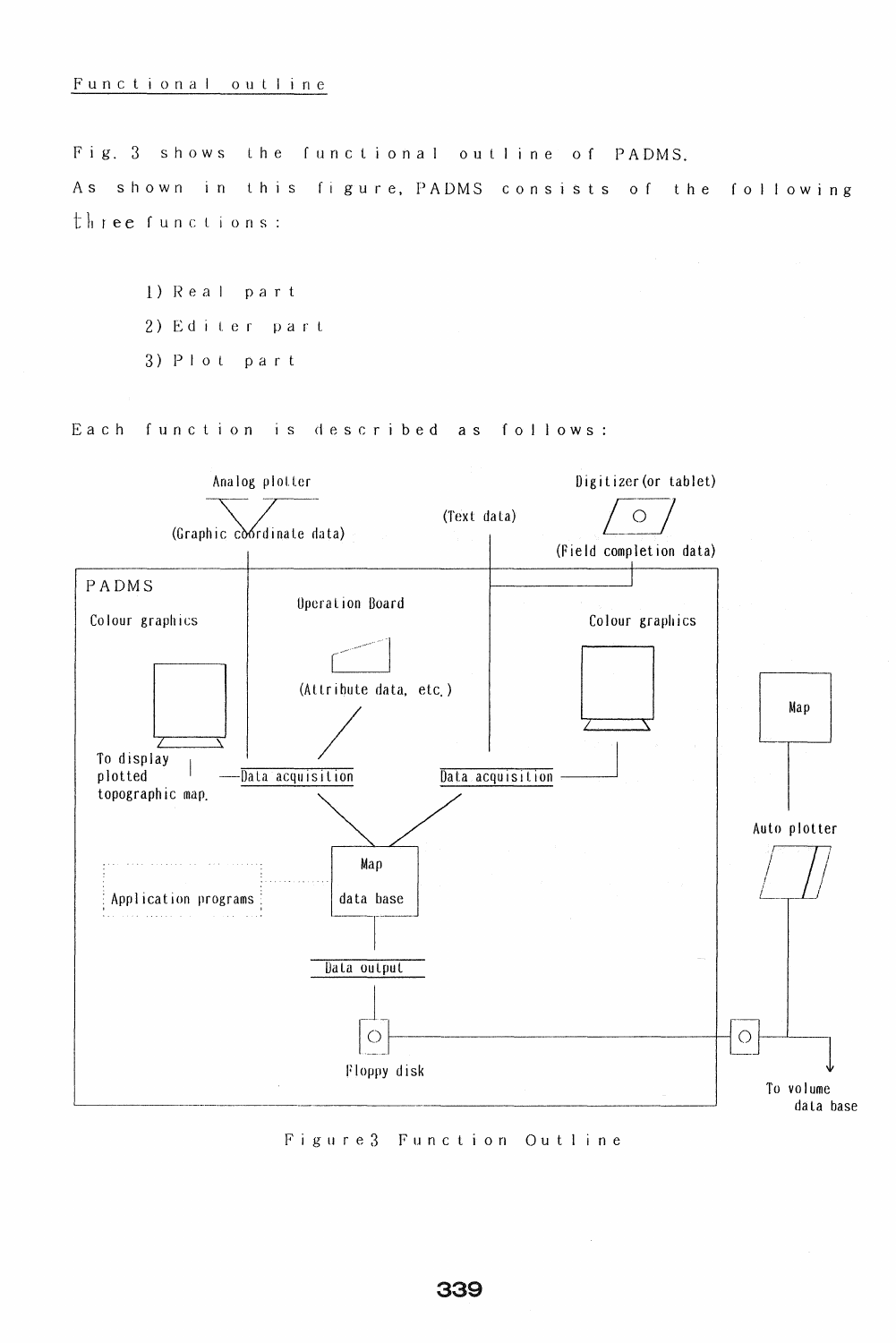1. Real part

This part takes care of plotting from an aerial photographs.

We are researching a simplification, efficiency and accuracy of operion based on our experiences paticipating an operator in our developement stuff.

PADMS is able to store X, Y and Z data output from pletter with  $1 \times 2$  second (50 ms) of high speed and at the same time able to output in graphic for making it contain.

The following are typical functions of real part.

## Coordinate Conversion

. Automatic checking of computation results

- ·Display of excluded points in coordinate
- <sup>F</sup> conversion
- . Display of residual vectors
- . Printout of computation results

Restitution and Data Acquision

- · Real time display on colour graphic screen
- .High speed computation and display of geodetic coordinates
- · Display of measuring marks
- ·Display of remaining file capacity
- . Correction of elevation values
- · Automatic generation of parallel lines
- . Operatability of the operation board

Function key x 18 pos

Object key x 70 pos

## 340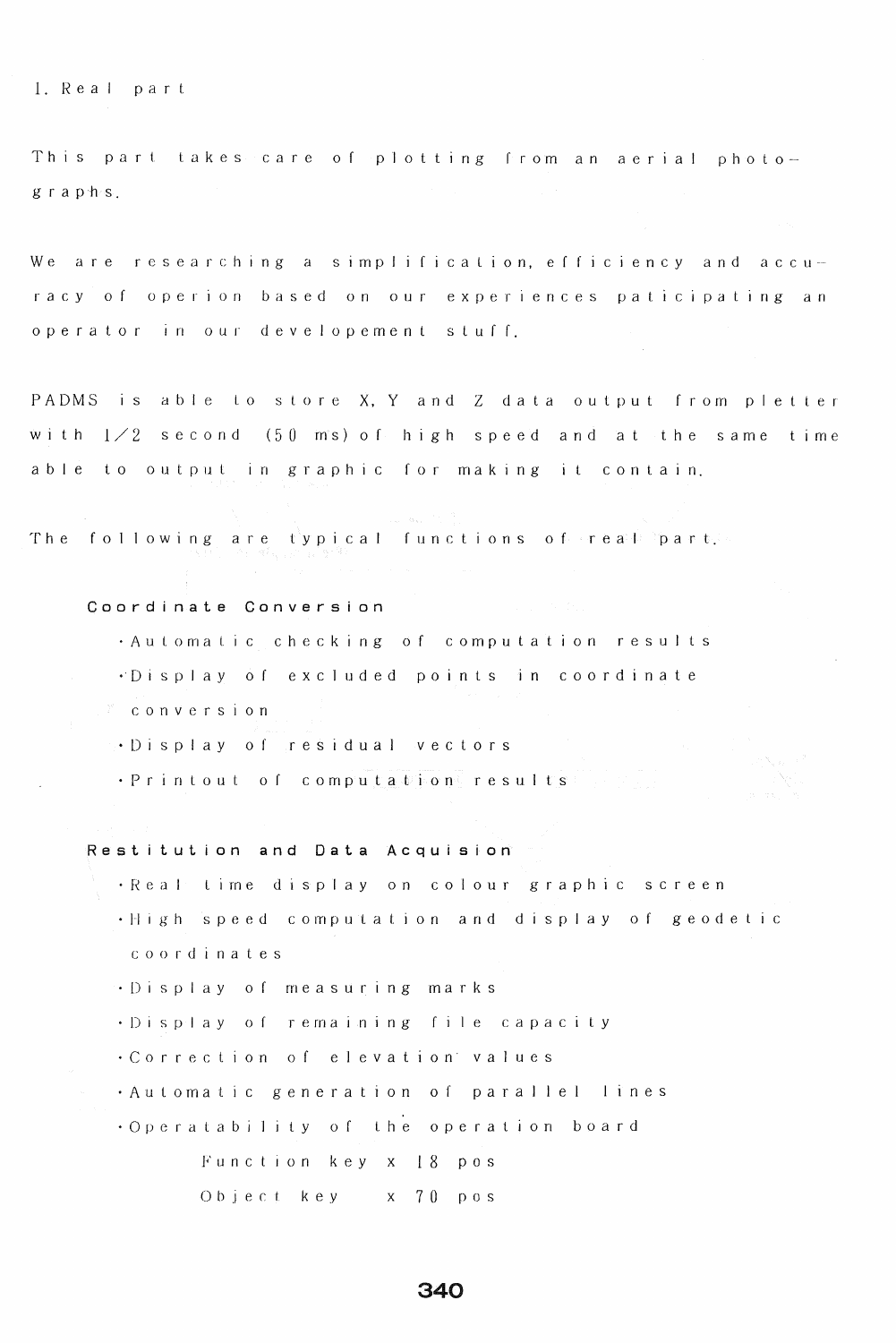## 2. Editor part

This part takes care of editing the data from real part.

And PADMS faciliales the multi-task processing with two graphic terminals worked simultaneously editing with plotting, which is one of the main features it has.

Typical functions of editor part are as follows;-

## Interactive Processing

- · Additional graphics
- $\cdot$  Deletion Graphic segment

Line segment

· Correction

\*Changing of codes and road widths

\*Reversing of directions

\*Normal correction of closures

 $*Re$  location

\*Graphic split/merge

 $\cdot$  Enlargement/Reduction

 $\cdot$  Grid cells

Batch Processing

· Housing closure processing

· Normal correction

 $\cdot$  W indow merge

· Parallel line processing

#### 3. Plot part

This part transforms the output data to the MUTCH format data.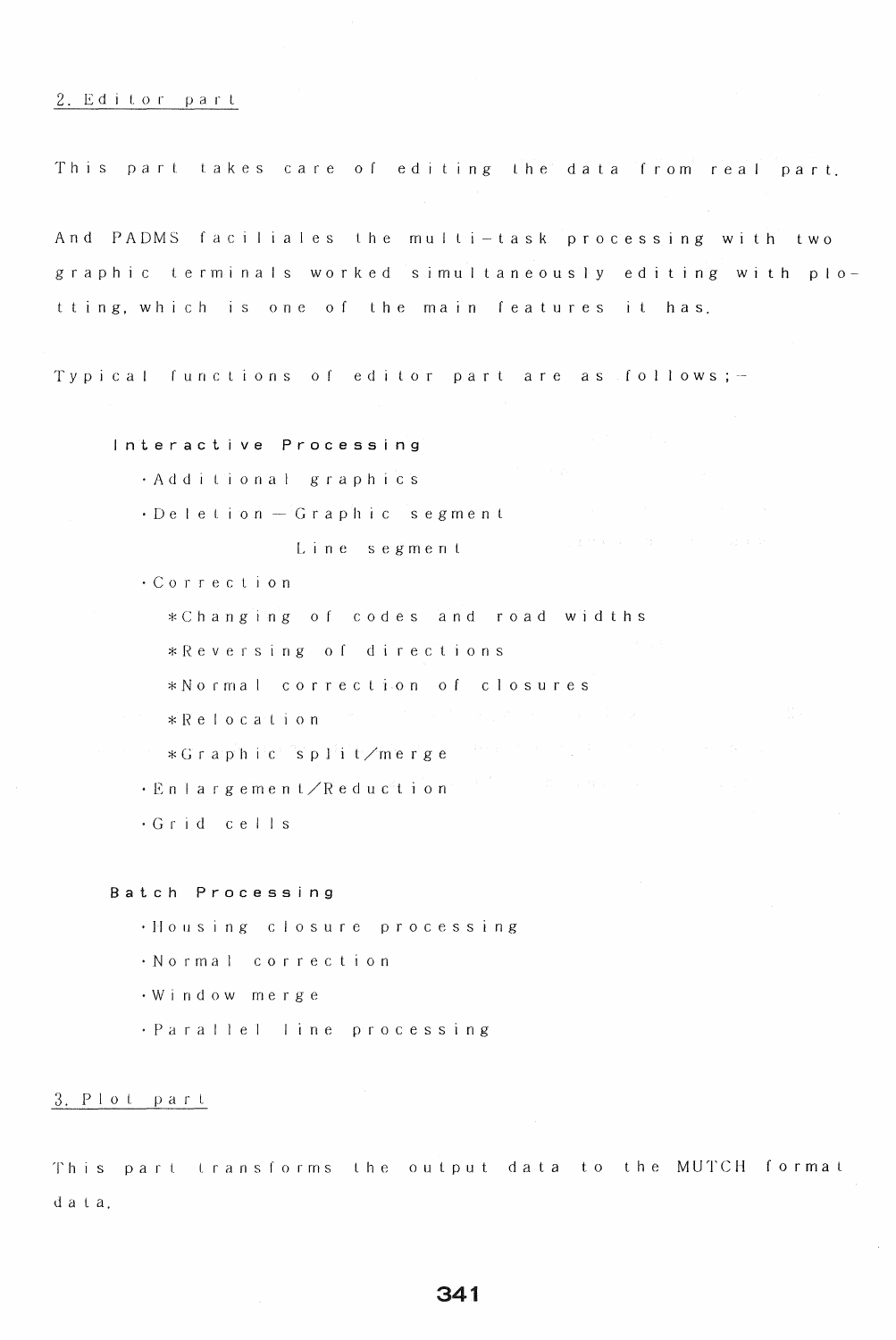Typical functional features are as follows:

Cenversational processing:

- ·Outpu per g r ad e
- $\cdot$  Graphic alternation
- . Medification, grid or not, etc.

## Conclusion

- (1) In orde to facilicate real-time control for highspeed operation, the graphic control unit is equipped with its own CPU in addition to the main CPU as part of efforts to multiply and improve processing functions.
- $(2)$  By using two graphic displays, plotting and editing can be done simultaneously.
- (3) It is flexible enough to allow later expansion of the system to accommodate additional data input, graphic outpul, and data base construction.